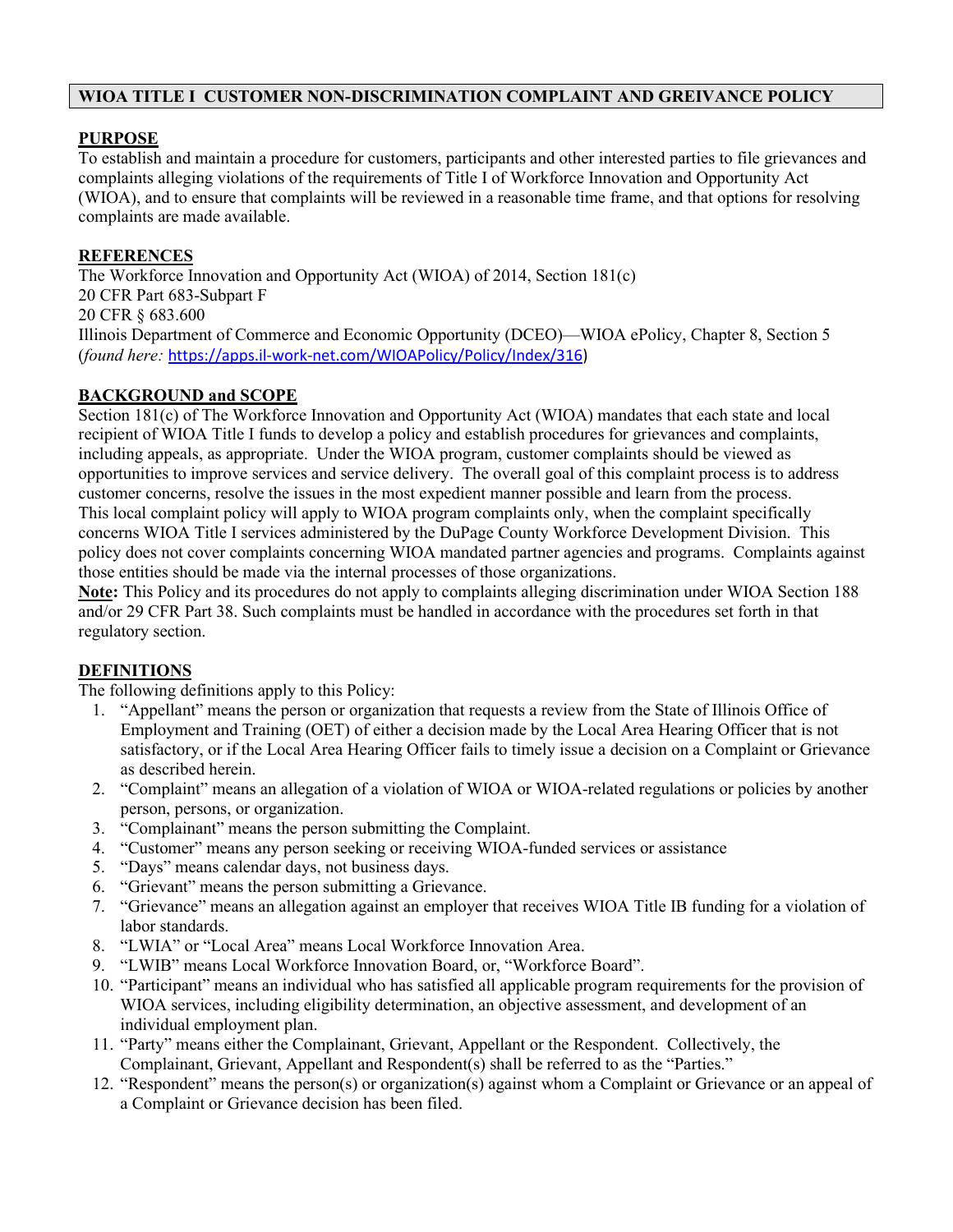13. "WDD" means the DuPage County "Workforce Development Division", the local sub-recipient of WIOA funds and entity administering WIOA programs and services to the DuPage County workforce.

# **POLICY**

All customers and participants shall be afforded the opportunity to resolve, by means of administrative process, any alleged violation of the Workforce Innovation and Opportunity Act, or WIOA regulations or policies. This policy sets forth the procedures to be followed at the local and state levels regarding complaints and grievances that may occur during the administration of any Workforce Innovation and Opportunity Act (WIOA)-funded and related activities. These procedures will outline the receipt, review, and resolution of the complaints and grievances.

The DuPage County Local Workforce Board (LWIB) will designate a Local Area (LWIA) Complaint/Grievance Officer to be responsible for handling Complaints and Grievances at the local WIOA/Workforce Development System level ("Local Level") submitted by customers, participants and other interested persons affected by, and who allege, violations of the requirements, regulations, or policies of WIOA Title IB.

## **I. Complaint and Grievance Filing Procedures**

- **A.** A written notice of a complaint or grievance must be filed within 180 days of alleged violations to the Local Area (LWIA) Complaint/Grievance Officer
- **B.** All individuals filing Complaints and Grievances shall be free from restraint, coercion, retaliation, and discrimination.
- **C.** The written notice of the complaint or grievance must include:
	- 1) Name, address, telephone number, and email address, when applicable, of the Complainant or Grievant;
	- 2) Name, address, telephone number, and email address, when applicable, of the person(s) and/or organization(s) that the Complaint/Grievance is against (the Respondent(s));
	- 3) A clear and concise statement of allegation(s) and facts of the case;
	- 4) The date of the alleged occurrence(s);
	- 5) The provisions of the Workforce Innovation and Opportunity Act(WIOA), or the regulations, grants, or other agreements under Title I of WIOA believed to have been violated
	- 6) The resolution being sought;
	- 7) The signature of the Complainant/Grievant or his or her legal guardian/representative, if applicable
- **E.** Upon receipt of a Complaint or Grievance, the Local Area Complaint/Grievance Officer or designee, shall acknowledge receipt of the Grievance or Complaint, if possible, by certified mail, return receipt requested. This must be done within ten (10) days of receipt of the Complaint or Grievance. If sending an acknowledgement via certified mail is not reasonable or possible, it may be sent by e-mail or regular U.S. Mail. This acknowledgement shall be sent to the Complainant/Grievant and the Respondent(s) and shall:
	- 1) Attach a copy of the Complaint/Grievance filed;
	- 2) Outline the steps to be taken to resolve the matter;
	- 3) Advise the Parties to attempt to reach an informal resolution;
	- 4) Notify all Parties of the right to request a hearing if an informal resolution cannot be met; and
	- 5) Provide a summary of the issues to be decided.
- **F.** If a Complainant or Grievant seeks to amend or withdraw a Complaint/Grievance, the Complainant or Grievant must make a request to the Local Area Complaint/Grievance Officer in writing.
- **G.** Complaints or Grievances may be resolved through an informal resolution or a hearing process.
- **H.** An opportunity for an informal resolution and a hearing shall be completed within sixty (60) days of the filing of the Complaint or Grievance.
- **I.** If a Party is dissatisfied with the Local Area (LWIA) hearing decision or no decision is made within sixty (60) days of filing a Complaint or Grievance, a Party may file an Appeal to the State.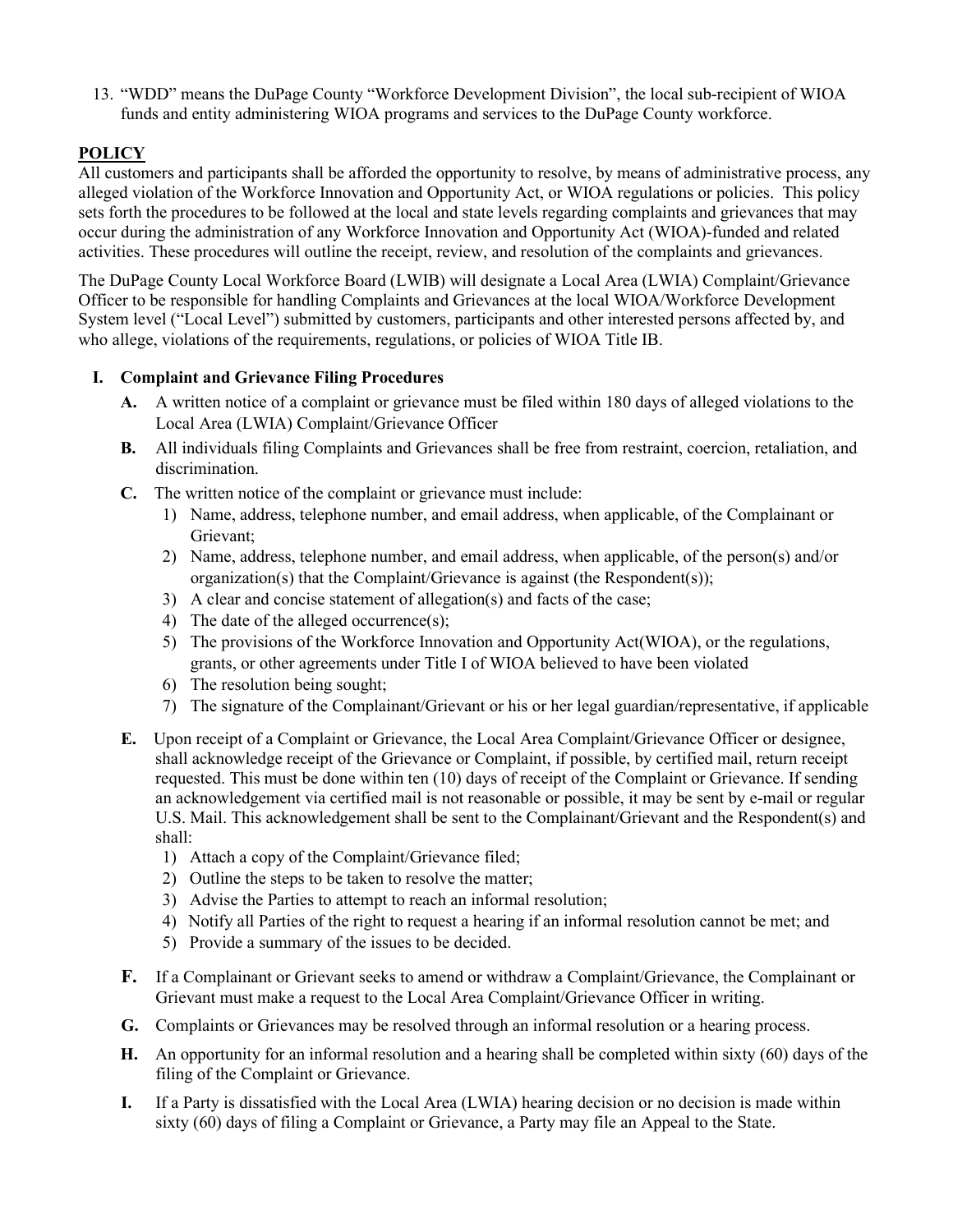**J.** If a Grievant alleges a violation of labor standards, that individual may submit the Grievance to a binding arbitration procedure, if there is a collective bargaining agreement that covers the parties to the Grievance, which so provides.

## **II. Local Level Informal Resolution and Hearing Process**

## **A. Informal Resolution**

- 1) If the Complainant and Respondent choose to resolve the Complaint or Grievance through an informal resolution, they must make good faith efforts to do so prior to the scheduled hearing date and within sixty (60) days of the filing of the Complaint or Grievance.
- 2) When a Complaint or Grievance has been resolved through an informal resolution process, the Complainant or Grievant and the Respondent(s) shall enter into a formal written resolution agreement.
- 3) Parties are encouraged to resolve matters informally; however, failure to informally resolve a matter does not warrant dismissal of the Complaint or Grievance, nor should it be taken into consideration as part of the facts to be judged during the resolution process.

## **B. Hearing Process**

- 1) Requests for a hearing shall be made by the Complainant or Grievant to the Local Area Complaint/Grievance Officer as soon as possible after the Complaint or Grievance is filed, but in no event later than thirty (30) days after the filing of a Complaint or Grievance.
	- a) The Local Area Complaint/Grievance Officer shall appoint a Local Area Hearing Officer to conduct the hearings on Complaints or Grievances.
	- b) The Local Area Hearing Officer shall be an individual who has qualifications necessary to conduct the proceedings and shall be impartial.
	- c) Any Party may make a request for a change in the Local Area Hearing Officer within five (5) days of receiving notification of the hearing schedule and the designation of the Local Area Hearing Officer.
	- d) Only one request for designation of an alternate Local Area Hearing Officer may be made by any Party for each Complaint or Grievance filed.
- 2) Written hearing notices shall be sent by the Local Area Hearing Officer to the Complainant or Grievant and Respondent(s), at least fifteen (15) days prior to the scheduled hearing date to allow for proper preparation of the case. The notice will include the date, time and place of the hearing.
- 3) The Local Area Hearing Officer shall conduct the hearing in an informal manner. Technical rules of evidence do not apply.
	- a) If circumstances allow, the Local Area Hearing Officer may conduct the hearing via telephonic or electronic means.
	- b) The Parties shall be allowed the opportunity to present evidence, cross-examine witnesses, and be represented by legal counsel.
	- c) The Party requesting the hearing shall have the burden of establishing the facts and the entitlement to relief requested.
	- d) The Respondent(s) shall cooperate by making available any information and releasing any documentation requested by the Complainant or Grievant after the Local Area Hearing Officer deems it appropriate and relevant to the Complaint or Grievance.
	- e) The Respondent(s) shall also make available any person under their supervision or employ to testify, if these persons are requested to testify by the Complainant or Grievant and the Local Area Hearing Officer deems the testimony to be elicited from such persons appropriate and relevant to the Complaint or Grievance.
	- f) Hearings will only cover those issues listed in the written Complaint or Grievance. If a Complainant or Grievant files more than one Complaint or Grievance against the same Respondent(s) at or near the same time, the Local Area Hearing Officer may combine the